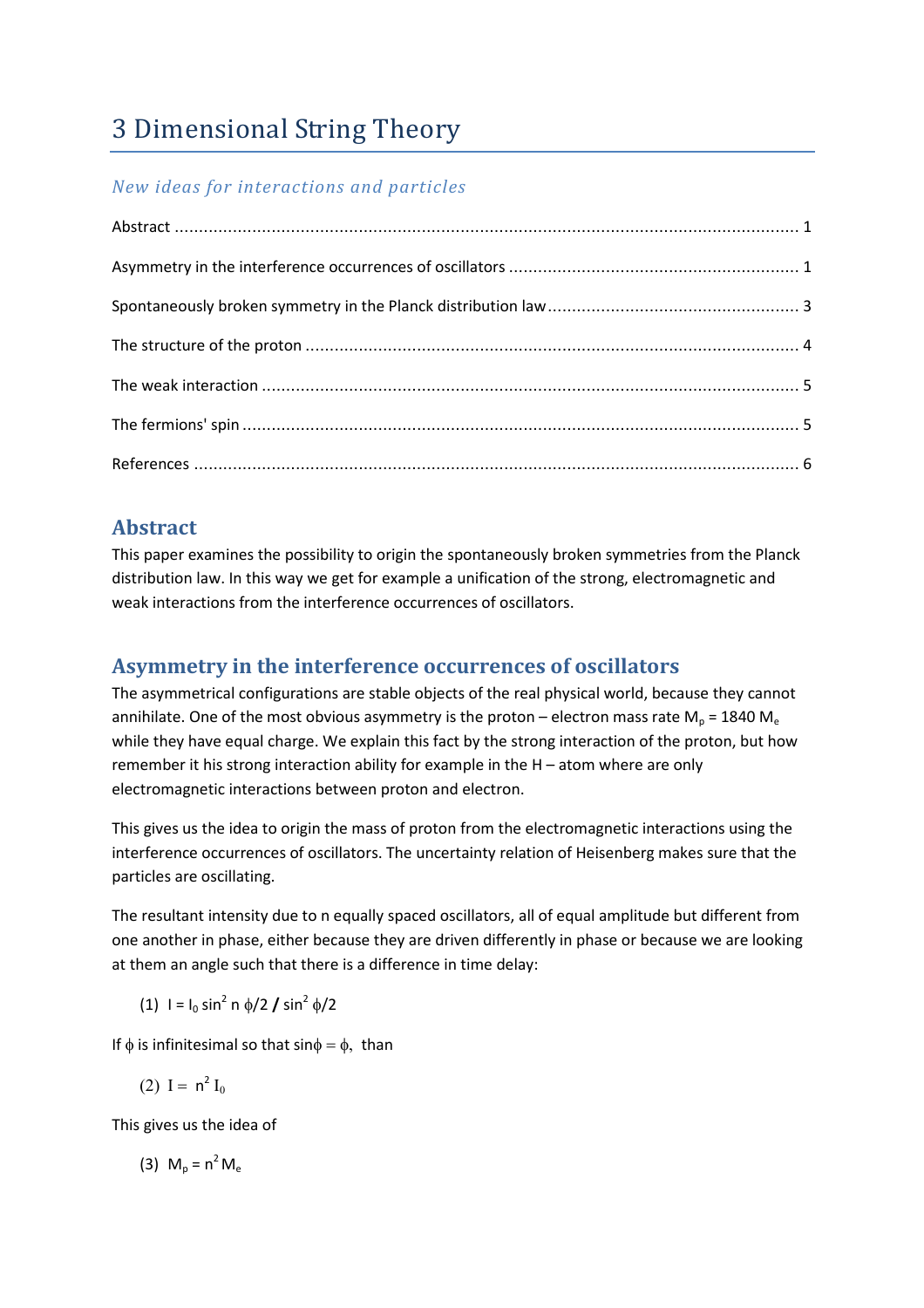

Fig. 30-3. A linear array of n equal oscillators, driven with phases  $\alpha_s = s\alpha$ .

Figure 1. A linear array of n equal oscillators

There is an important feature about formula (1) which is that if the angle  $\phi$  is increased by the multiple of  $2\pi$ , it makes no difference to the formula.

So

(4) d sin  $\theta$  = m  $\lambda$ 

and we get m-order beam if  $\lambda$  less than d. [1]

If d less than  $\lambda$  we get only zero-order one centered at  $\theta$  = 0. Of course, there is also a beam in the opposite direction. The right chooses of d and  $\lambda$  we can ensure the conservation of charge.

For example

 $(5)$  2 (m+1) = n

Where  $2(m+1) = N_p$  number of protons and  $n = N_e$  number of electrons.

In this way we can see the  $H_2$  molecules so that 2n electrons of n radiate to 4(m+1) protons, because  $d_e > \lambda_e$  for electrons, while the two protons of one H<sub>2</sub> molecule radiate to two electrons of them, because of  $d_e < \lambda_e$  for this two protons.

To support this idea we can turn to the Planck distribution law, corresponding to the Bose – Einstein statistics.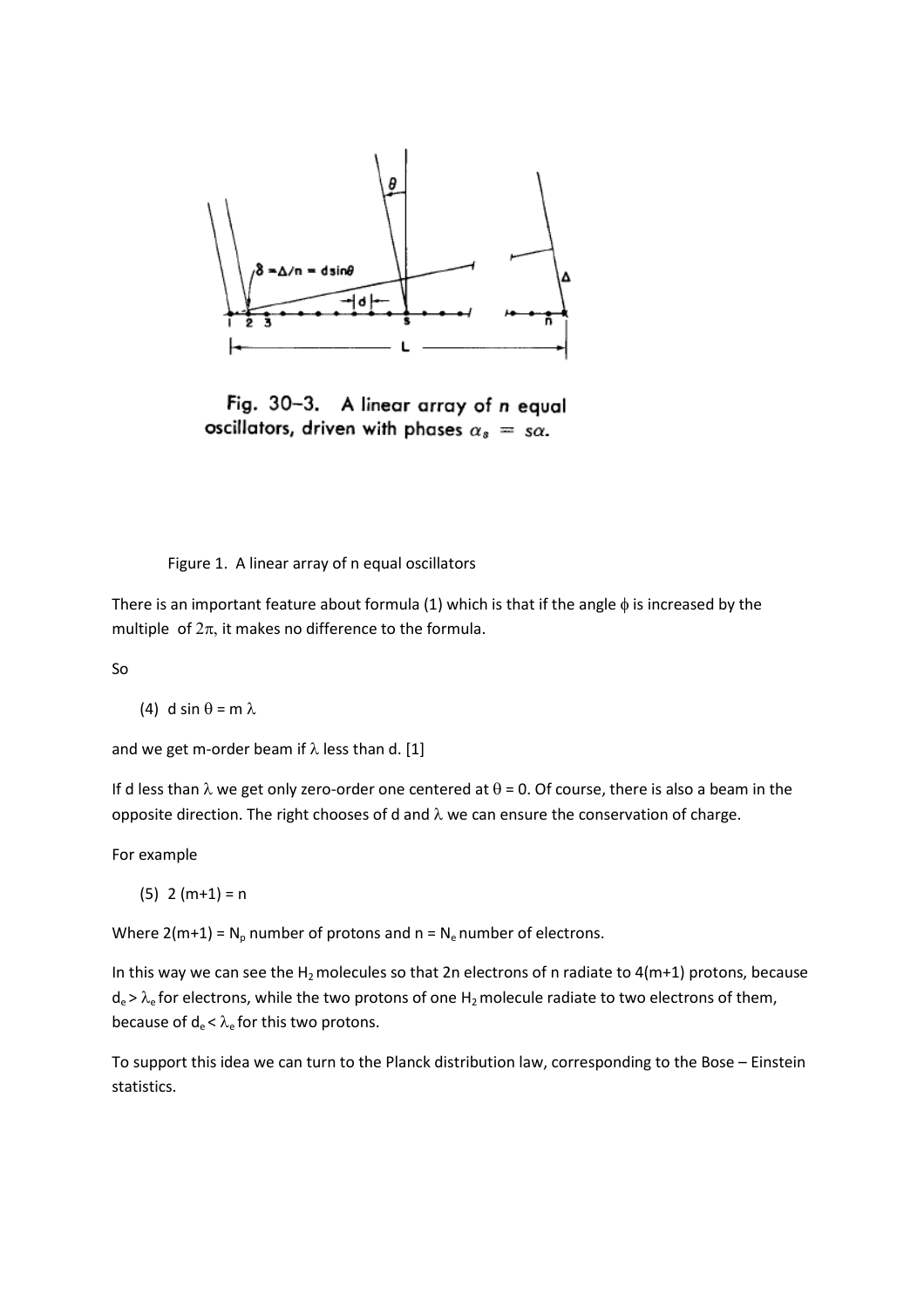#### **Spontaneously broken symmetry in the Planck distribution law**

The Planck distribution law is temperature dependent and it should be true locally and globally. I think that Einstein's energy-matter equivalence means some kind of existence of electromagnetic oscillations enabled by the temperature, creating the different matter formulas, atoms molecules, crystals, dark matter and energy.

Max Planck found for the black body radiation

As a function of wavelength (
$$
\lambda
$$
), Planck's law is written as:  
\n
$$
B_{\lambda}(T) = \frac{2hc^2}{\lambda^5} \frac{1}{e^{\frac{hc}{\lambda k_{\rm B}T}} - 1}.
$$

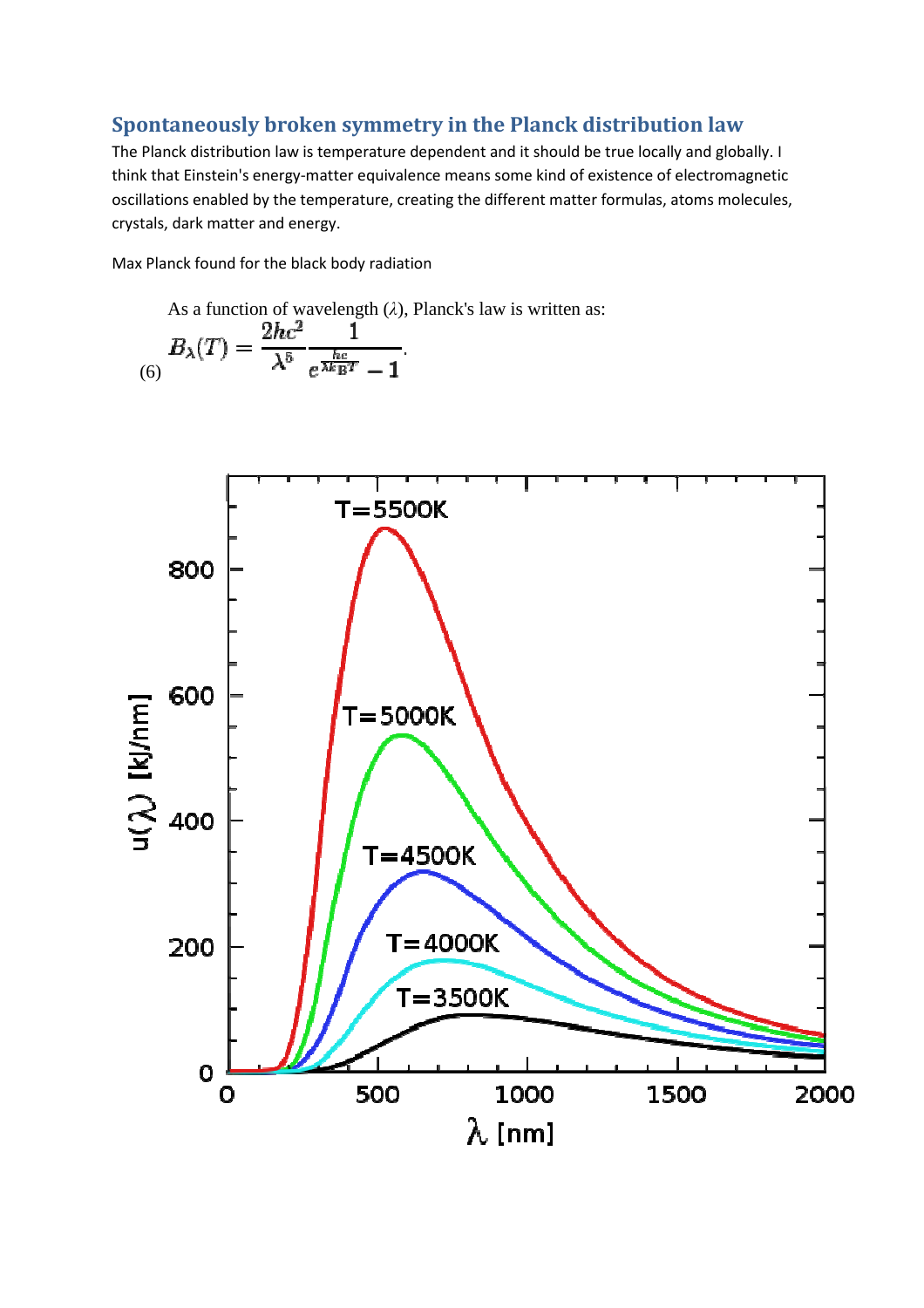Figure 2. The distribution law for different T temperatures

We see there are two different  $\lambda_1$  and  $\lambda_2$  for each T and intensity, so we can find between them a d so that  $\lambda_1 < d < \lambda_2$ .

We have many possibilities for such asymmetrical reflections, so we have many stable oscillator configurations for any T temperature with equal exchange of intensity by radiation. All of these configurations can exist together. At the  $\lambda_{\text{max}}$  is the annihilation point where the configurations are symmetrical. The  $\lambda_{\text{max}}$  is changing by the Wien's displacement law in many textbooks.

$$
\lambda_{\max} = \frac{b}{T}
$$

where  $\lambda_{\text{max}}$  is the peak wavelength, *T* is the absolute temperature of the black body, and *b* is a constant of proportionality called Wien's displacement constant, equal to 2.8977685(51)×10<sup>-3</sup> m·K (2002 CODATA recommended value).

By the changing of T the asymmetrical configurations are changing too.

#### **The structure of the proton**

We must move to the higher T temperature if we want look into the nucleus or nucleon arrive to d<10-13 cm. If an electron with  $\lambda_e$  < d move across the proton then by (5) 2 (m+1) = n with m = 0 we get n = 2 so we need two particles with negative and two particles with positive charges. If the proton can fraction to three parts, two with positive and one with negative charges, then the reflection of oscillators are right. Because this very strange reflection where one part of the proton with the electron together on the same side of the reflection, the all parts of the proton must be quasi lepton so  $d > \lambda_q$ . One way dividing the proton to three parts is, dividing his oscillation by the three direction of the space. We can order 1/3 e charge to each coordinates and 2/3 e charge to one plane oscillation, because the charge is scalar. In this way the proton has two +2/3 e plane oscillation and one linear oscillation with -1/3 e charge. The colors of quarks are coming from the three directions of coordinates and the proton is colorless. The flavors of quarks are the possible oscillations differently by energy and if they are plane or linear oscillations. We know there is no possible reflecting two oscillations to each other which are completely orthogonal, so the quarks never can be free, however there is an asymptotic freedom while their energy are increasing to turn them to the orthogonally. If they will be completely orthogonal then they lose this reflection and take new partners from the vacuum. Keeping the symmetry of the vacuum the new oscillations are keeping all the conservation laws, like charge, number of baryons and leptons. The all features of gluons are coming from this model. The mathematics of reflecting oscillators show Fermi statistics.

Important to mention that in the Deuteron there are 3 quarks of +2/3 and -1/3 charge, that is three u and d quarks making the complete symmetry and because this its high stability.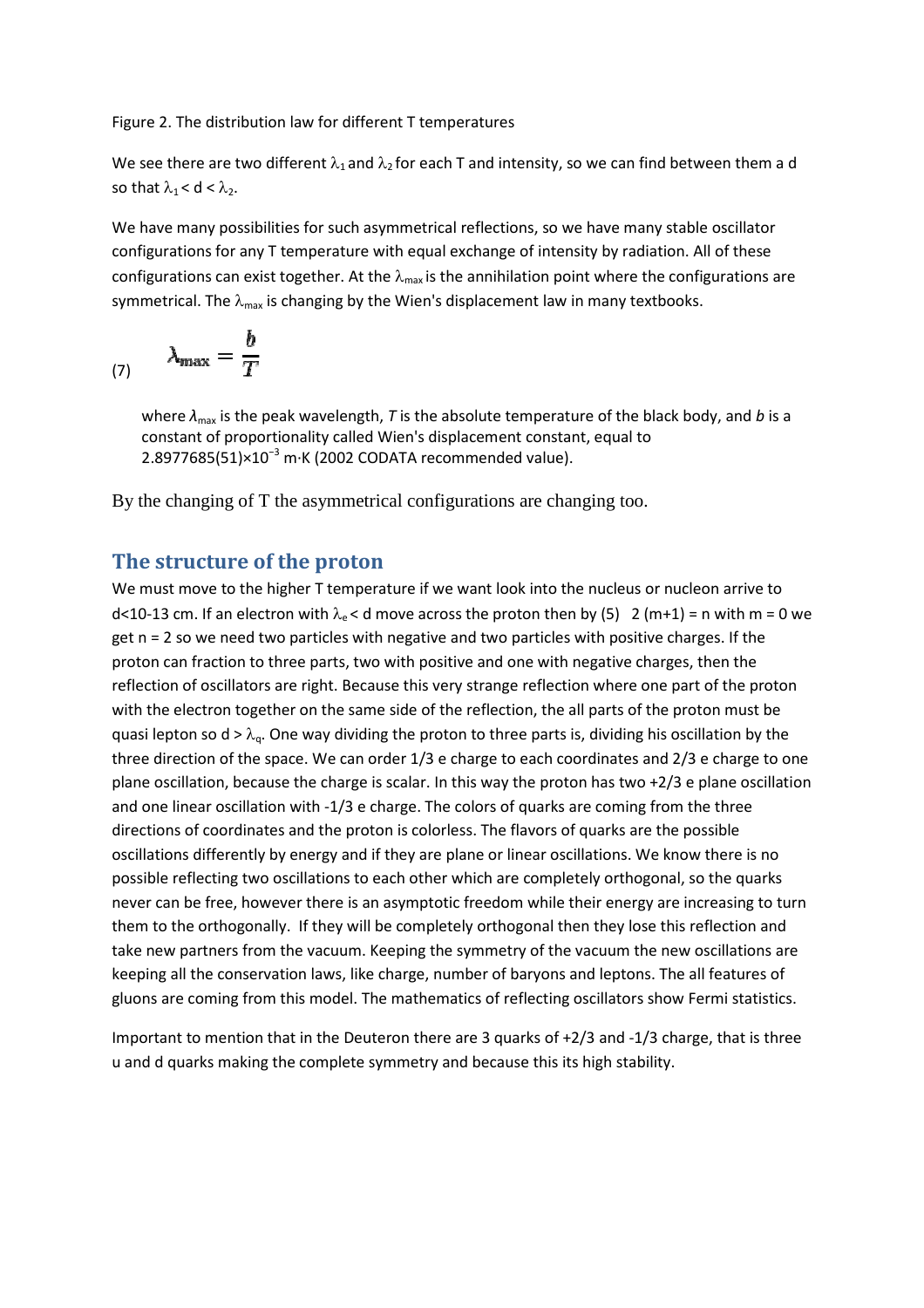## **The weak interaction**

The weak interaction transforms an electric charge in the diffraction pattern from one side to the other side, causing an electric dipole momentum change, which violates the CP and time reversal symmetry.

Another important issue of the quark model is when one quark changes its flavor such that a linear oscillation transforms into plane oscillation or vice versa, changing the charge value with 1 or -1. This kind of change in the oscillation mode requires not only parity change, but also charge and time changes (CPT symmetry) resulting a right handed anti-neutrino or a left handed neutrino.

The right handed anti-neutrino and the left handed neutrino exist only because changing back the quark flavor could happen only in reverse order, because they are different geometrical constructions, the u is 2 dimensional and positively charged and the d is 1 dimensional and negatively charged. It needs also a time reversal, because anti particle (anti neutrino) is involved.

The neutrino is a 1/2spin creator particle to make equal the spins of the weak interaction, for example neutron decay to 2 fermions, every particle is fermions with ½ spin. The weak interaction changes the entropy since more or less particles will give more or less freedom of movement. The entropy change is a result of temperature change and breaks the equality of oscillator diffraction intensity of the Maxwell–Boltzmann statistics.

The weak interaction T-asymmetry is in conjunction with the T-asymmetry of the second law of thermodynamics, meaning that locally lowering entropy (on extremely high temperature) causes the weak interaction, for example the Hydrogen fusion.

A quark flavor changing shows that it is a reflection changes movement and the CP- and T- symmetry breaking. This flavor changing oscillation could prove that it could be also on higher level such as atoms, molecules, probably big biological significant molecules and responsible on the aging of the life.

# **The fermions' spin**

The moving charges are accelerating, since only this way can self maintain the electric field causing their acceleration. The electric charge is not point like! This constant acceleration possible if there is a rotating movement changing the direction of the velocity. This way it can accelerate forever without increasing the absolute value of the velocity in the dimension of the time and not reaching the velocity of the light.

The Heisenberg uncertainty relation says that the minimum uncertainty is the value of the spin:

 $1/2$  h = dx dp or  $1/2$  h = dt dE, that is the value of the basic energy status.

The neutrino is a 1/2spin creator particle to make equal the spins of the weak interaction, for example neutron decay to 2 fermions, every particle is fermions with ½ spin. The weak interaction changes the entropy since more or less particles will give more or less freedom of movement. The